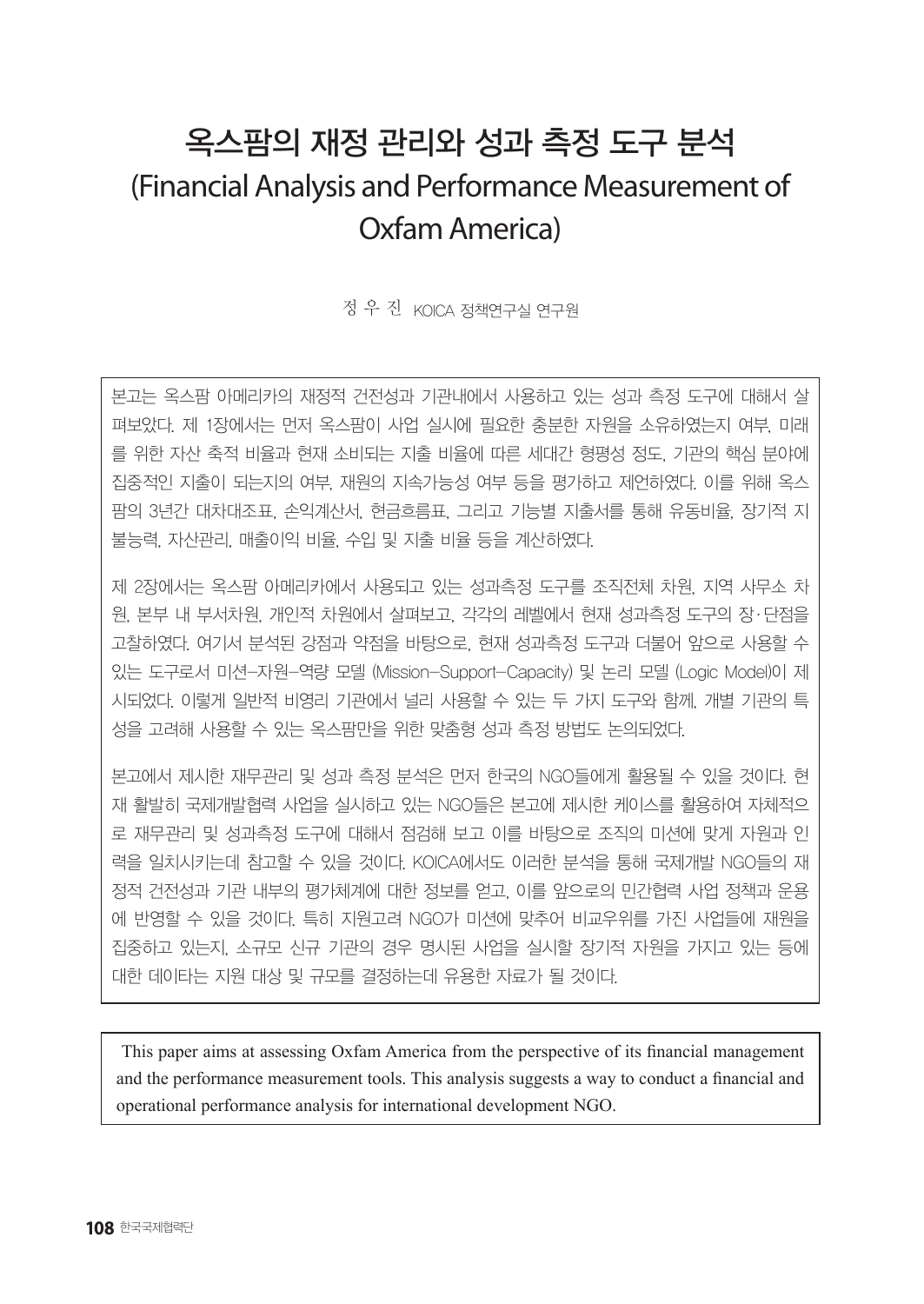# 목차

- I. Financial Analysis
- II. Performance Measurement

# I. Financial Analysis

# ANALYSIS

This section analyzes if Oxfam is financially viable and if financial resources are accumulated, managed, and spent consistently with its mission. The computation is based on Oxfam's balance sheets, income statements, cash flow statements, and statements of functional expenses from 2003 to 2005.

## **1. Consistency Between Resources and Activities**

#### *(1) Liquidity Ratio*

| Year | Current Ratio | Working Capital | Quick Ratio | Dynamic Working<br>Capital |
|------|---------------|-----------------|-------------|----------------------------|
| 2005 | 8.41          | 48,901,000      | 0.84        | 2.40                       |
| 2004 | 7.11          | 29,664,000      | 0.81        | 10.67                      |
| 2003 | 5.97          | 28,044,000      | 2.81        | 979                        |

Ratios indicate that Oxfam has enough resources to carry out its goals. It is described as liquid and solvent and having an appropriate asset turnover ratio. As the table indicates, the current ratio of Oxfam, as a nonprofit, has been very high (6-8) since the rule of thumb of a current ratio is 3. A very high current ratio implies excessive investment in current assets of resources that could otherwise be used to provide more services. An organization such as Oxfam, whose cash flows are very stable over time, can operate with a lower current ratio than one with highly variable ones.

Compared to the current ratio, the quick ratio looks relatively low, meaning that Oxfam has low short-term liquidity<sup>1)</sup>. However, if highly liquid securities such as money markets are considered

<sup>1)</sup> Their ability to pay liabilities with the most liquid, cash-like assets is relatively low.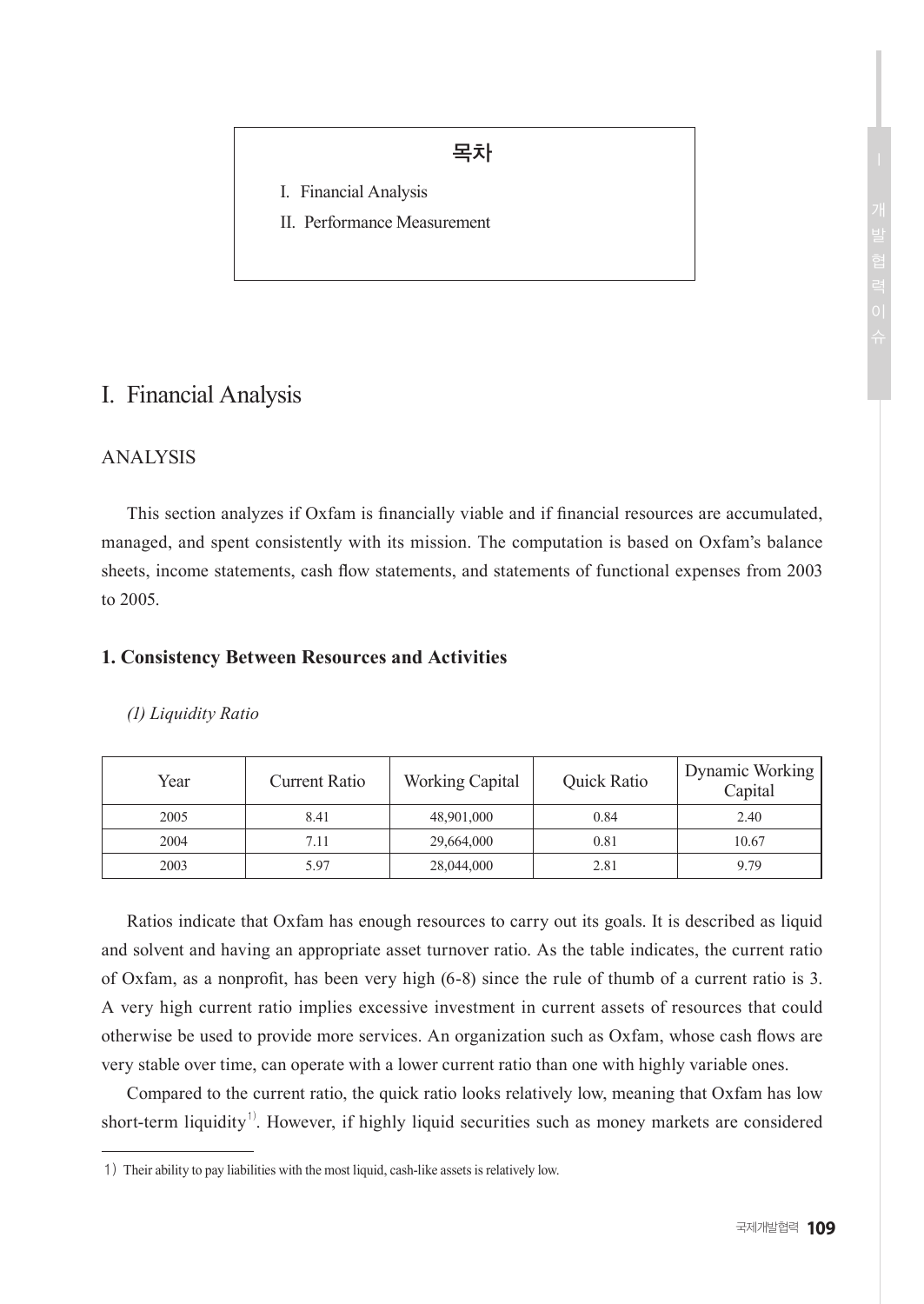as cash equivalents, Oxfam's quick ratio in 2004 and 2005 is a little above 3, which is a solvency ratio. According to an interview with Mark Kripp, the Director of Finance, Oxfam's quick ratio was reduced in 2004 because Oxfam redefined \$11,891,000 of its cash equivalents as investments<sup>2)</sup>. If cash equivalents in 2003 are reclassified as investments in 2004, the 2003 quick ratio would be lower than 2004's<sup>3)</sup>. A lower quick ratio relative to the current ratio indicates that Oxfam held large investments.

In 2005, the dynamic working capital of Oxfam included about twice as much as the cash generated from operations. The dynamic working capital in 2005 was far less than that of 2004 and 2003. This is mainly because cash expenditures increased far higher (10 times) than the increase in working capital (less than twice).

| Year | Leverage Ratio | Debt to Equity |
|------|----------------|----------------|
| 2005 | 0.1            | 0.13           |
| 2004 |                | 0.15           |
| 2003 | 0.15           | 0.18           |

#### *(2) Long-Term Solvency*

The relative proportion of debt in Oxfam's assets is small and decreasing both internally and externally. Their long-term resources are provided a little bit more externally than internally. Oxfam appears to be conservative in its financing; it has liquid assets and little debt. If it wanted to expand, it has sufficient financial capacity to handle more long-term debt.

#### *(3) Asset Management*

| Year | Asset Turnover | $A/R$ Turnover | <b>Investment Revenue</b> |
|------|----------------|----------------|---------------------------|
| 2005 | l.34           | 0.00           | 1,393,000                 |
| 2004 | 0.79           | 0.00           | 629,000                   |
| 2003 | 0.80           | 0.00           | 1,402,000                 |

Oxfam generates \$0.79-\$1.34 in revenues for every dollar of investment in assets. Oxfam has a small endowment, \$1,568,000, which generates a financial return. However, the organization does not have operating assets, nor does it have sales revenue. The asset turnover rate does not have

<sup>2)</sup>  The 2004 Annual Report says that Oxfam had \$14,782,000 of cash & equivalents and \$17,147,000 of investments. However, this number is inconsistent with their 2004 financial statement which says that they had \$2,891,000 in cash and \$29,038,000 in investments. The reason is that \$11,891,000 of cash equivalents was reclassified from cash equivalents to investments in order to conform to the 2005 presentation. Their 2005 financial statements note that "Oxfam considers all highly liquid debt instruments, including certificates of deposit and money market funds, purchased with an original maturity of three months or less to be cash equivalents. Cash and cash equivalents held by investment managers are considered part of investments."

<sup>3)</sup> If the definition of the annual report is used, the quick ratio of 2004 is 3.26.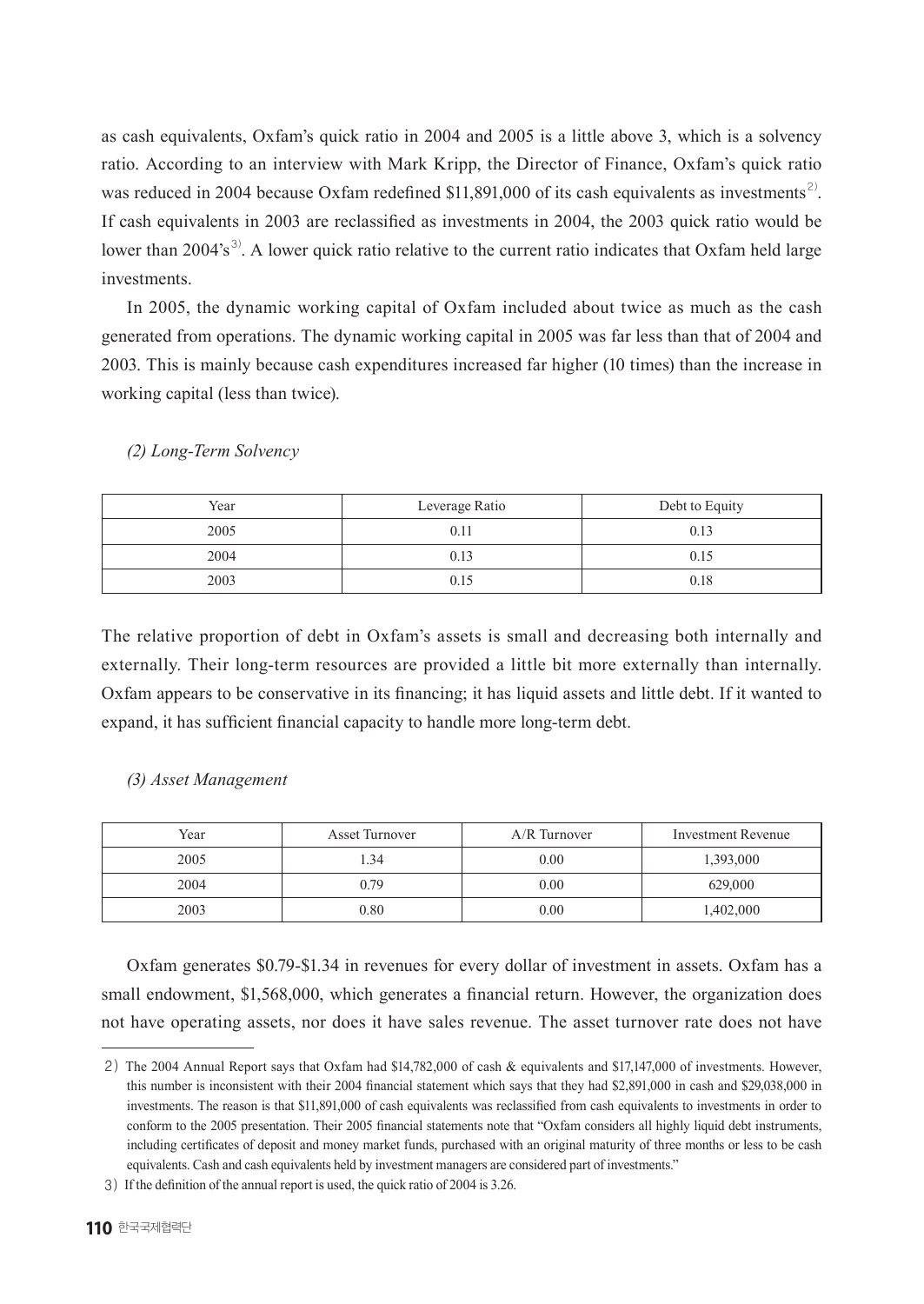much meaning for nonprofits such as Oxfam.

# **2. Intergenerational Equity**

| Year | Profit Margin Ratio | Return on Fund Balance (ROFB) |
|------|---------------------|-------------------------------|
| 2005 | 24%                 | 37%                           |
| 2004 | 6%                  | 6%                            |
| 2003 | $6\%$               | 6%                            |

The profit margin ratio and ROFB were 6% in 2003 and 2004, but became fourfold and sixfold, respectively, in 2005. Oxfam had a normal rate in 2003 and 2004 but had a very high profit rate in 2005. This is mostly due to their enormous revenue growth in 2005 as a result of the tsunami. The 2003 ROFB ratio was slightly above the inflation rate of 2.3% for that year, so Oxfam made a small transfer to future generations<sup>4)</sup>. On the other hand, 2005 saw enough surpluses, due to a 260% revenue growth from the previous year, to preserve the purchasing power of its fund balance so that the current period has consumed some of the reserves generated by prior ones as well as reserves for future generations. In terms of intergenerational transfer, Oxfam shows fluctuations.

# **3. Match Between Sources and Uses of Money**

| Year | % Invested in Long-Term Assets | % of Capital Derived from a Fund Balance |
|------|--------------------------------|------------------------------------------|
| 2005 | 6%                             | 89%                                      |
| 2004 | 10%                            | 87%                                      |
| 2003 | 9%                             | 85%                                      |

Oxfam's sources and uses of money do not match up very well. Although Oxfam's emphasis was always been on long-term sustainable development and structural changes, its revenue growth has historically been linked to periodic major disasters<sup>5)</sup>. Oxfam has used this short-term emergency aid for administrative and other service expenses. Yet, the maintenance expenses financed by shortterm aid are unlikely to be met in years without major disasters.

Oxfam's only stable and controllable long-term source is earnings from the endowment, but it is not substantial because the size of the endowment is only \$1,568,000 $\degree$ ). Oxfam typically holds a large unrestricted fund from individuals, which is predictable at around 55%. Yet, some of them are short-term and restricted. In 2005, for example, 40% of total revenues (\$32,272,000/\$79,298,000)

<sup>4)</sup>  Source: U.S. Bureau of Labor Statistics, 2005, Consumer Price Index

<sup>5)</sup> Cambodia's killing fields in 1979, the 1984-85 Ethiopian famine, the 1991 Bangladesh floods, 1994 Rwandan tragedy, 1998 Hurricane Mitch, 2005 tsunami relief and Hurricane Katrina.

<sup>6)</sup> Unexpected net appreciation of the endowment is \$1,770,000 in 2003, \$1,784,000 in 2004, and \$1,811,000 in 2005.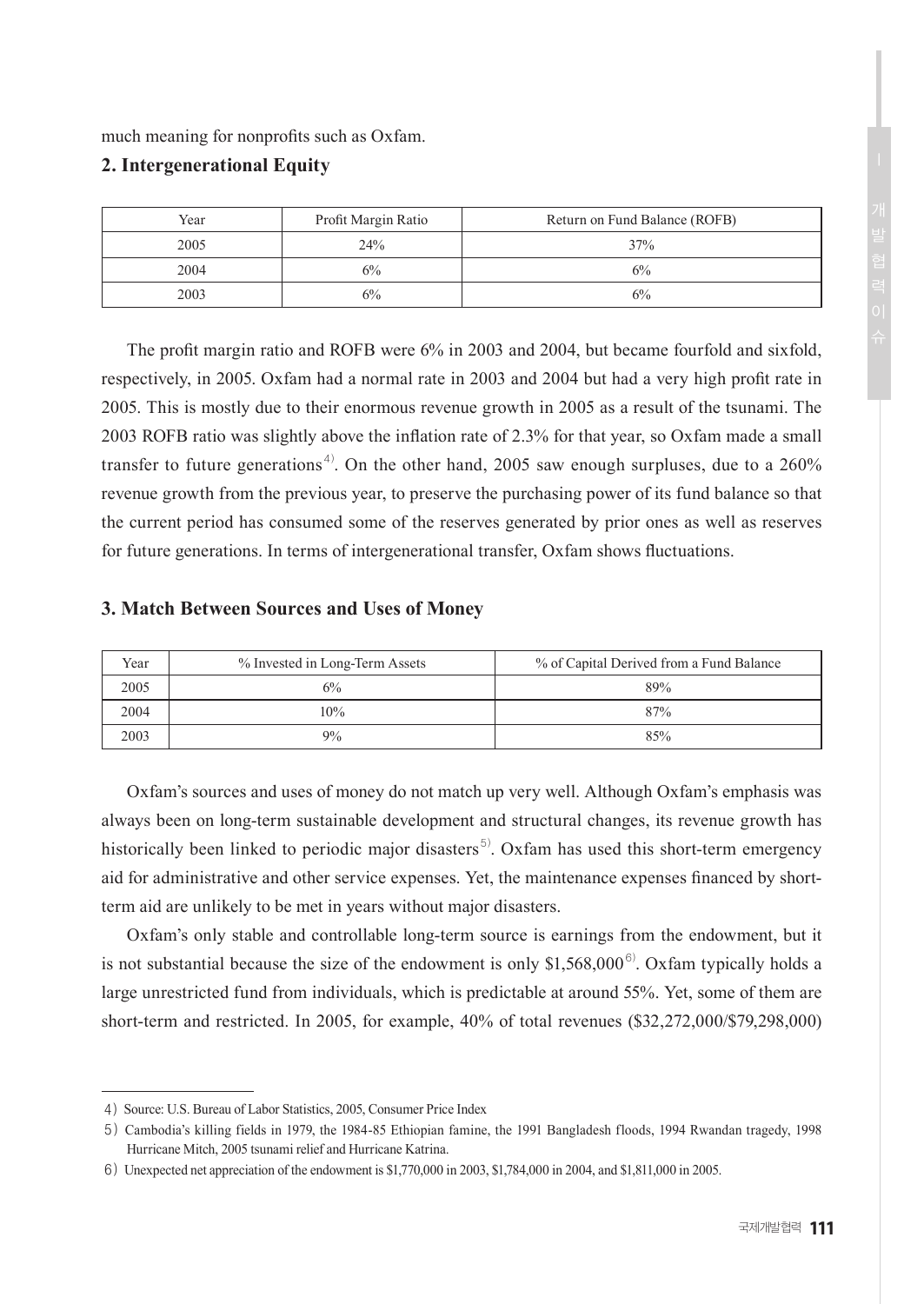were temporarily restricted as humanitarian aid<sup>7</sup>, though it was released from restriction later on. From this, 24 million dollars were spent on humanitarian relief and rehabilitation, and the rest was spent on overhead as well as other programs<sup>8)</sup>.

# **4. Resource Sustainability**

#### *(1) Revenue Ratio*

| Revenue             | 2005       | 2004      | 2003     | 2005       | 2004       | 2003       |
|---------------------|------------|-----------|----------|------------|------------|------------|
| Contributions       | $*97.87\%$ | 85.82%    | 83.43%   | 77,611,000 | 26,071,000 | 24,954,000 |
| Emergency<br>relief |            | $10.12\%$ | 11.06%   | 1,402,000  | 3,075,000  | 3,308,000  |
| Investments         | 1.77%      | 2.07%     | 4.66%    | 285,000    | 629,000    | 1,393,000  |
| Other               | $0.36\%$   | 1.99%     | $0.86\%$ |            | 605,000    | 256,000    |

\* Contribution including \$30,000 in temporarily restricted South Asia Earthquake (Tsunami) contribution.

Oxfam's revenue dispersion has been declining since there is too much concentration. Contributions from individuals account for 83% of revenue in 2003 and even increased to 97.87% in 2005, while the portion of investment income is decreasing.

| Sources of funds                | 2005    | 2004     | 2003    |
|---------------------------------|---------|----------|---------|
| Individuals                     | 73.0%   | 65.0%    | 67.1%   |
| Foundations & Oxfam affiliates  | 14.0%   | 15.0%    | 16.6%   |
| Corporations                    | 7.7%    | $11.0\%$ | 2.3%    |
| Interests and others            | $2.1\%$ | $4.0\%$  | $5.5\%$ |
| Special events                  | $2.0\%$ | $3.0\%$  | $1.3\%$ |
| Bequests and legacies           | $1.1\%$ | $11.0\%$ | $3.9\%$ |
| Overseas development assistance | $0.0\%$ | $0.0\%$  | 3.3%    |

Oxfam's funding sources are highly concentrated on individuals, foundations and Oxfam affiliates. 2004 saw more diversified sources with considerable amounts from corporations and bequests. However, in 2005, over two-thirds of revenues are received from individuals, and almost 90% of funding was from two major sources. Having many smaller donors may be a good diversification strategy, while having a few large ones can be risky as they can move on to new

<sup>7)</sup> Later on, the funds were released from restrictions.

<sup>8)</sup> General management increased slightly from \$2,242,000 in 2004 to \$2,576,000 in 2005. Fundraising costs increased greatly from \$5,157,000 in 2005 to \$7,298,000 in 2005. In terms of programs, expenses in public education doubled. Expenses in regional programs increased by \$3,664,000; and policy advocacy slightly increased by \$1,099,000.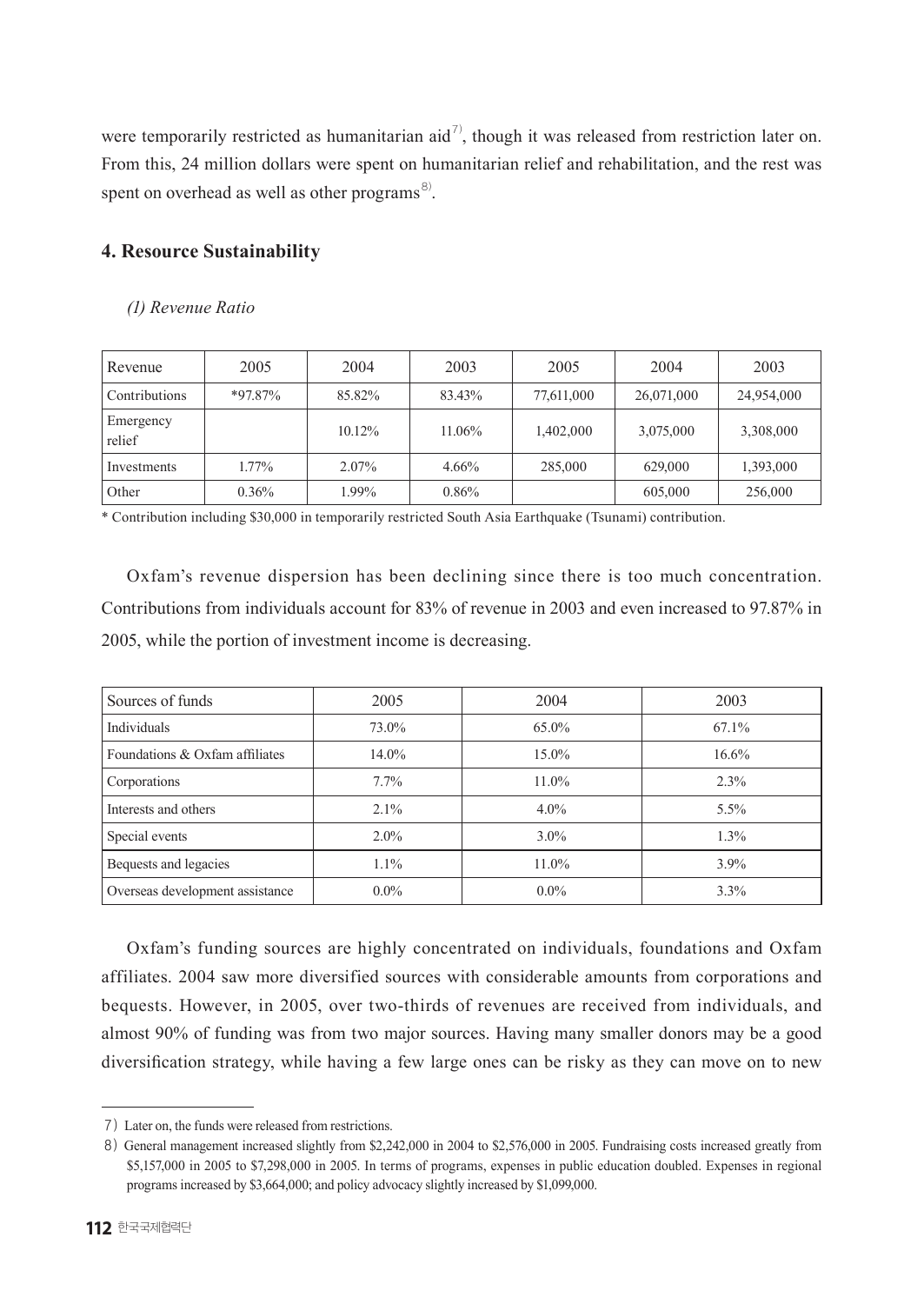causes.

Overall, its lack of diversification could put Oxfam at substantial risk in the event of a sudden economic downturn. In addition, international development giving is a bit news-driven, as when there is a large variation of funding based on a major disaster or a scandal. Consequently, the Board of Directors has adopted a policy of maintaining a cash reserve sufficient to insure the continuity of Oxfam America's programming in years of revenue shortfall<sup>9)</sup>.

| <b>Expenses</b>                          | 2005   | 2004   | 2003     | 2003       | 2004       | 2005       |
|------------------------------------------|--------|--------|----------|------------|------------|------------|
| Regional<br>programs                     | 28.00% | 46.18% | 46.73%   | 13,065,000 | 13,144,000 | 16,808,000 |
| Humanitarian                             | 41.21% | 9.82%  | 12.06%   | 3,373,000  | 2,796,000  | 24,737,000 |
| Public<br>education                      | 9.54%  | 11.74% | 10.72%   | 2,998,000  | 3,343,000  | 5,728,000  |
| Policy and<br>advocacy                   | 4.80%  | 6.26%  | $6.70\%$ | 1,873,000  | 1,783,000  | 2,882,000  |
| <b>Total program</b>                     | 83.55% | 74.01% | 76.21%   | 21,309,000 | 21,066,000 | 50,155,000 |
| Management<br>and general                | 4.29%  | 7.88%  | $6.51\%$ | 1,819,000  | 2,242,000  | 2,576,000  |
| Fundraising<br>and member<br>recruitment | 12.16% | 18.12% | 17.28%   | 4,833,000  | 5,157,000  | 7,298,000  |
| <b>Total support</b>                     | 16.45% | 25.99% | 23.79%   | 6,652,000  | 7,399,000  | 9,874,000  |

# *(2) Expense Ratio*

In terms of overall spending, the focus on regional programs in the past years was shifted toward humanitarian relief in 2005. Policy and advocacy, Oxfam's most specialized programs, have been gradually experiencing downturns. This raises questions about whether resource allocation is aligned with Oxfam's major mission and capacity.

The fundraising costs remain high for Oxfam America which does not accept government grants despite its reduction in administrative costs by 16%. Program support saw a small decrease in 2004 but increased largely in 2005.

# RECOMMENDATIONS

1. Oxfam seems to operate with conservatism. Oxfam's large current ratio would be part of its effort to be prepared for unexpected revenue shortfalls since it does not have diversified sources. However, it has many assets for the level of services it is delivering; thus, it can

<sup>9)</sup> Oxfam America Financial Statement 2004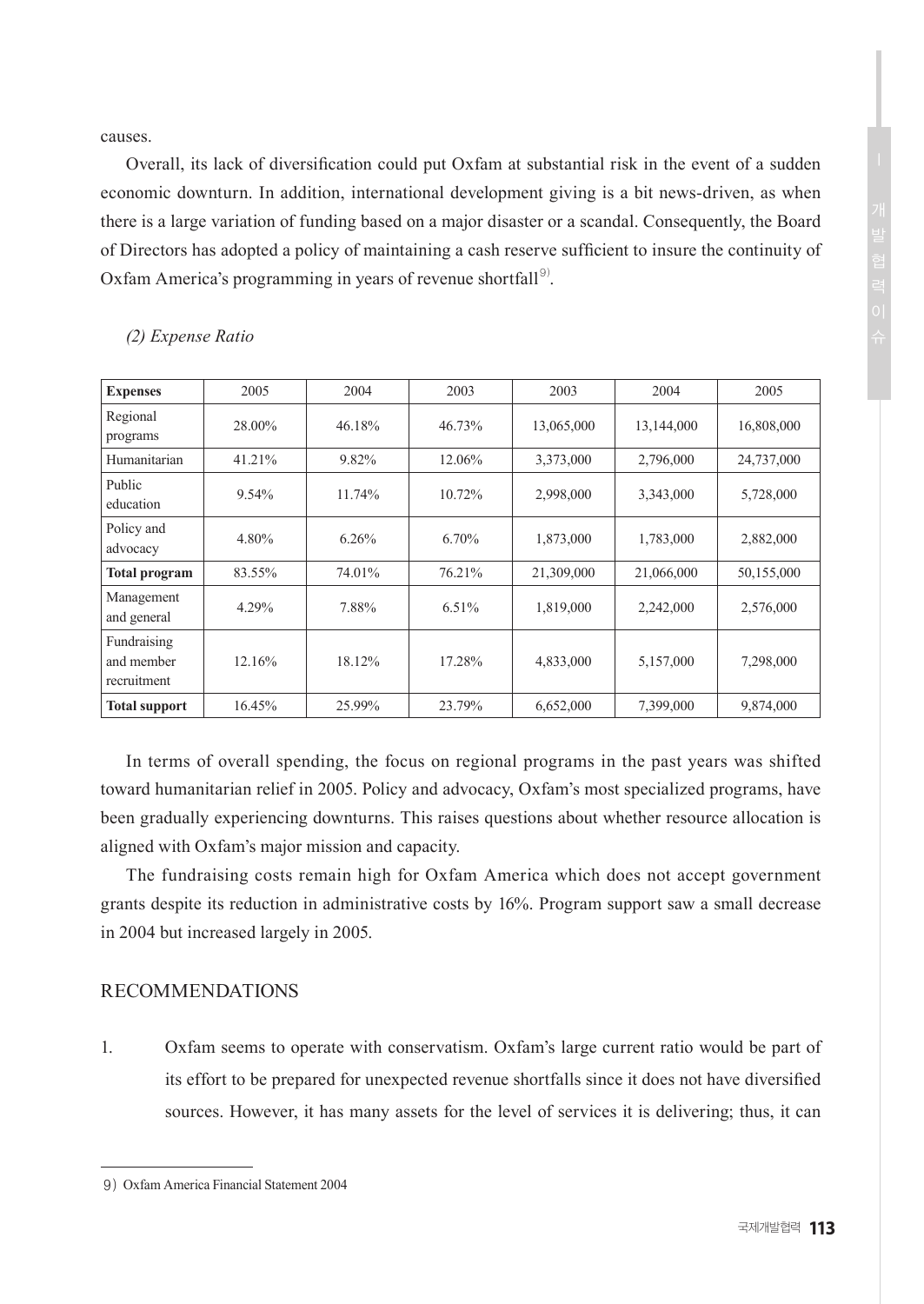aggressively deliver many more services for its asset level.

- 2. Oxfam has experienced rapid growth for the past 10 years, from \$13 million in 1995, to \$25 million in 2000 and \$79 million in 2005. Asset management is particularly crucial in periods of rapid growth when organizations tend to show weak asset management practice<sup>10)</sup>. The management's attention can be focused on the new activities and not on creating the necessary support systems. This also brings concerns that there may not be sufficient staff and systems to deliver high quality services.
- 3. Instead of using short-term disaster relief funds on long-term operational expenditures, Oxfam should consider increasing long-term sources of money, such as endowments and fixed assets. Since it has a higher proportion of its capital derived from a fund balance, it can afford to invest in long-term assets or additional services.
- 4. An organization should have several different funding streams in case one declines. Although Oxfam's income from a large pool of individual donors is stable, options for growth are limited with growing costs and diminishing returns. Oxfam would remain vulnerable when donors compare it with other international development agencies with very large government grants that come with low fundraising costs. Thus, Oxfam should develop major gifts fundraising which has a lower cost per dollar raised<sup>11)</sup>. Also, fundraising costs would drop off by investing in new technology and skills such as online relationship building and Internet Campaign organizers<sup>12)</sup>.
- 5. Resources for key programs such as policy advocacy have not grown with the pace of humanitarian relief. This suggests that Oxfam should make an effort to attract resources to fulfill their mission, which is long-term development. If Oxfam depends on sporadic relief donations, their organizational focus would move toward crisis relief even though it is not their major mission and strength. Therefore, Oxfam needs to develop a compelling case for rights-based development and campaigning for social justice to attract funds from multiple donor segments.

<sup>10)</sup> Regina Herzlinger & Denise Nitterhouse (1994). *Financial Accounting and Managerial Control for Nonprofit Organizations, South-Western Educational Publishing.*

<sup>11)</sup> This includes money raised from Oxfam affiliates, foundations and corporations, planned giving and individuals \$10,000 and up.

<sup>12)</sup> In times of major humanitarian emergency, online fundraising will be cost-effective and efficient.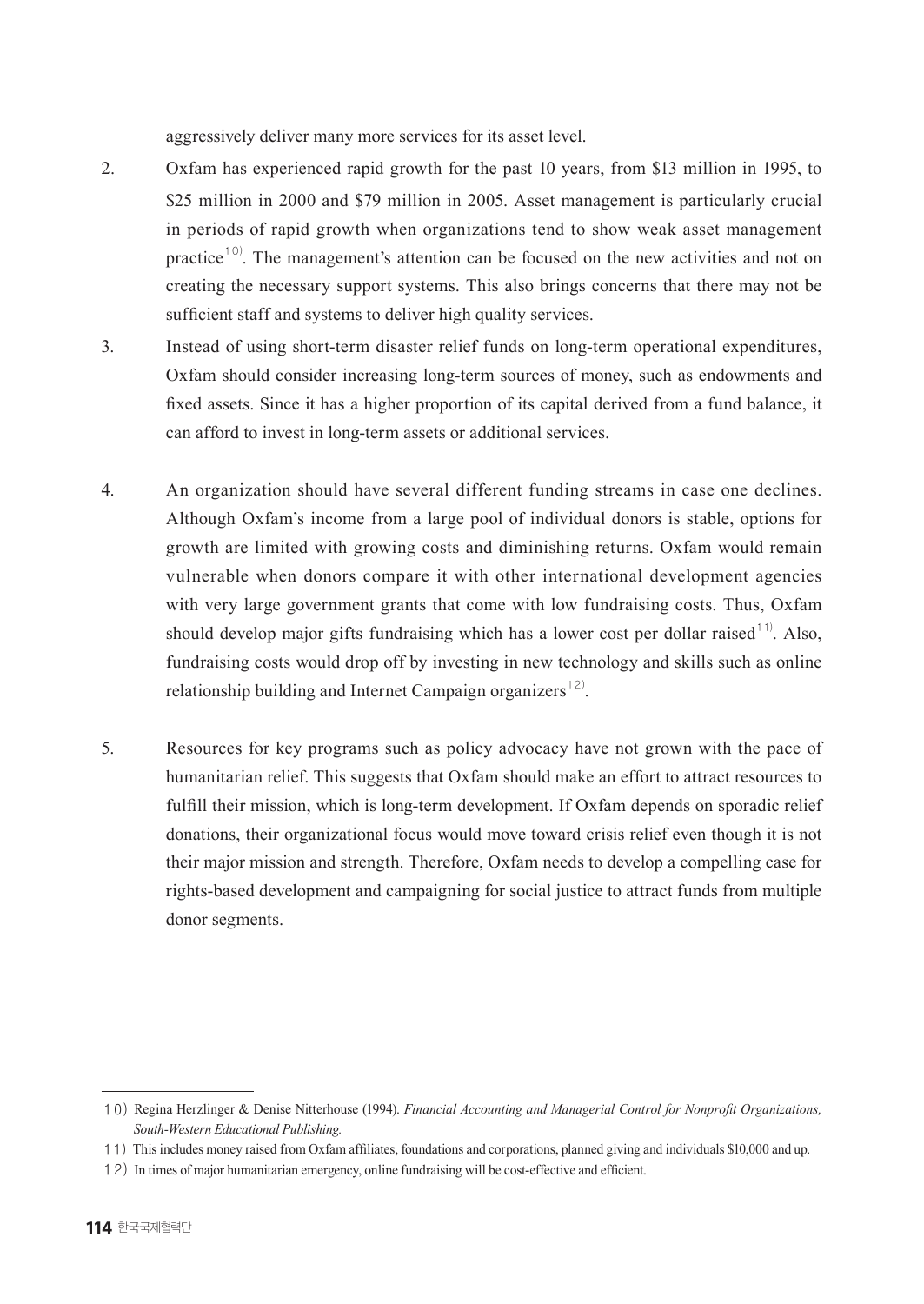# II. Performance Measurement

## ANALYSIS OF CURRENT PERFORMANCE MEASUREMENT

Oxfam America has the following performance measurement instruments.

#### **1. Regional Level**13)

As a grant maker, Oxfam America has adopted flexible and multiple approaches to evaluation, based on the need to develop effective partnerships with local organizations<sup>14)</sup>. The decision making and autonomy of field representatives is emphasized, rather than very close monitoring and direct control over project implementation. Oxfam's Program Analysis and Research Unit has implemented an evaluation design, which is built on extensive consultation with partners to ensure their ownership over the projects. This involves workshops to determine the partners' perceptions and to identify the information needs of all the stakeholders.

# *Strengths*

- 1. Oxfam's evaluation tool can achieve downward accountability as it encourages local partners' participation in framing evaluation.
- 2. This collective evaluation engenders organizational learning because it provides a more comfortable environment for partners to acknowledge their problems and criticize Oxfam as the funder.
- 3. The participatory approach to evaluation will not generate information on impact in the immediate future, but outcomes in the long run.
- 4. Small NGOs' limited resources would not be stretched too thin to have a meaningful impact.

<sup>13)</sup> Central America, South America, Africa and South Asia.

<sup>14)</sup>  Program offices primarily provided grants to partner organizations, typically local NGOs that provided direct services and other grants to the Oxfam affiliates.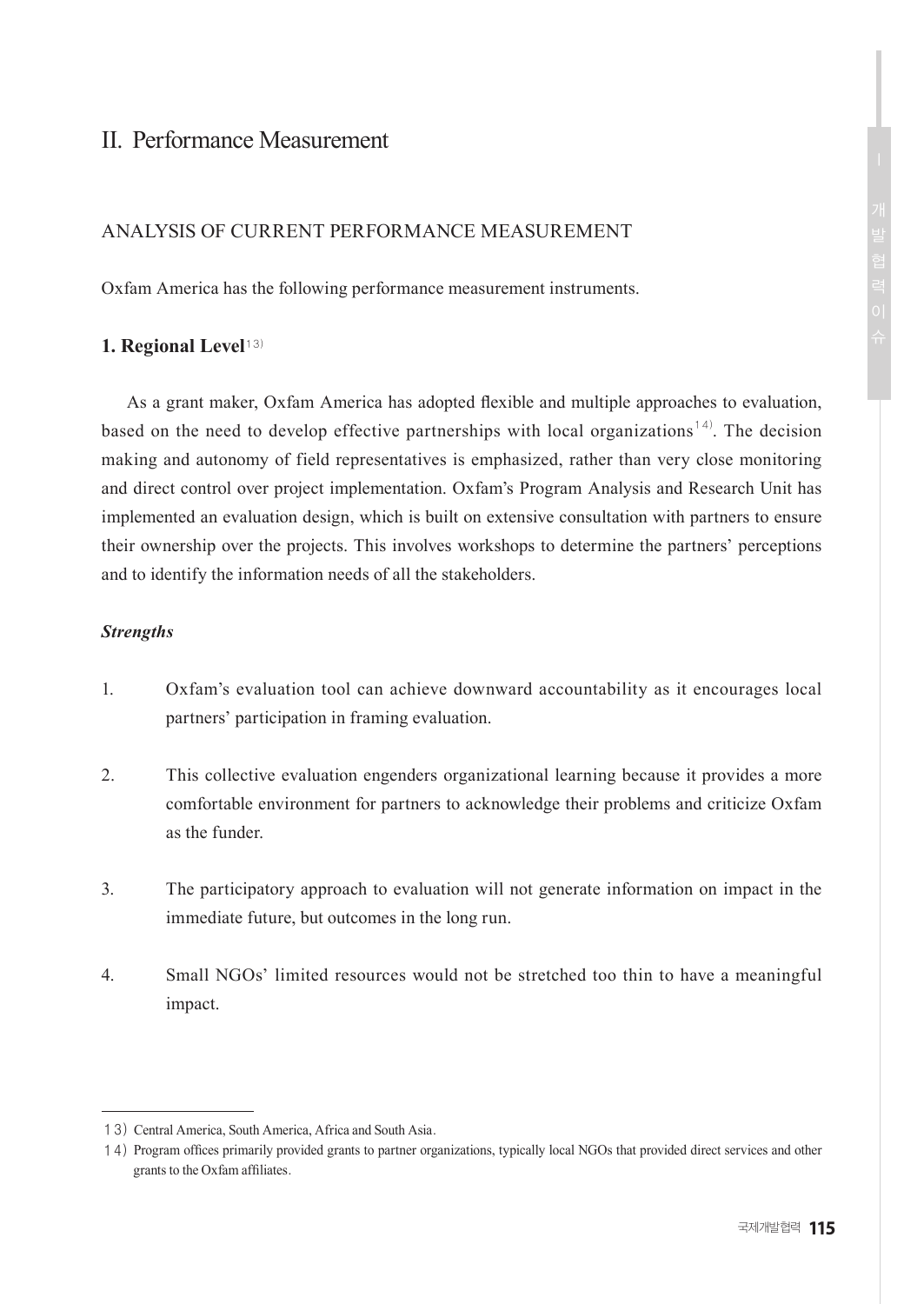# *Weaknesses*

- 1. According to the interview with Jeffrey Ashe, Manager of Community Finance, typically Oxfam has many regional offices with different directions and without too much expertise and impact. Without clear evaluation, it has been hard to measure which programs work and which do not. A lack of explicit standards may lead to confusions about desired outcomes. Further, with a deficient monitoring system for fraud, the possibility of fraud occurring may be increased. Losses amounting to \$22,000 in tsunami relief work in the Meulaboh office this month illustrate accountability problems due to the lack of monitoring capacity.
- 2. Few local partners think of evaluation strategy as a part of their grant proposals when not required. In the survey of Sandra N.W. Ng, Program Planning and Evaluation Specialist<sup>15</sup>, only 3 out of 40 projects include an attempt to develop an explicit monitoring and evaluation strategy with indicators or benchmarks.
- 3. The current evaluation tool can result in the absence of recordkeeping and cause difficulties in inter-organizational knowledge exchange. Didier Jacob gave an example of this problem. A staff member in the South Africa office said to him that "There are only two, me and her knowing about the project in our office. Now, she left, so I am the only one knowing about the project and I should write out something about it before I leave."
- 4. Allison Davis in the Learning, Evaluation and Accountability Department (LEAD) points out that not many resources were devoted to monitoring and evaluation so that program officers feel that they cannot devote their grants to evaluation but somebody outside should do that for them.

<sup>15)</sup> Global Program Advocacy Grants: What Do They Tell Us About Evaluating Advocacy?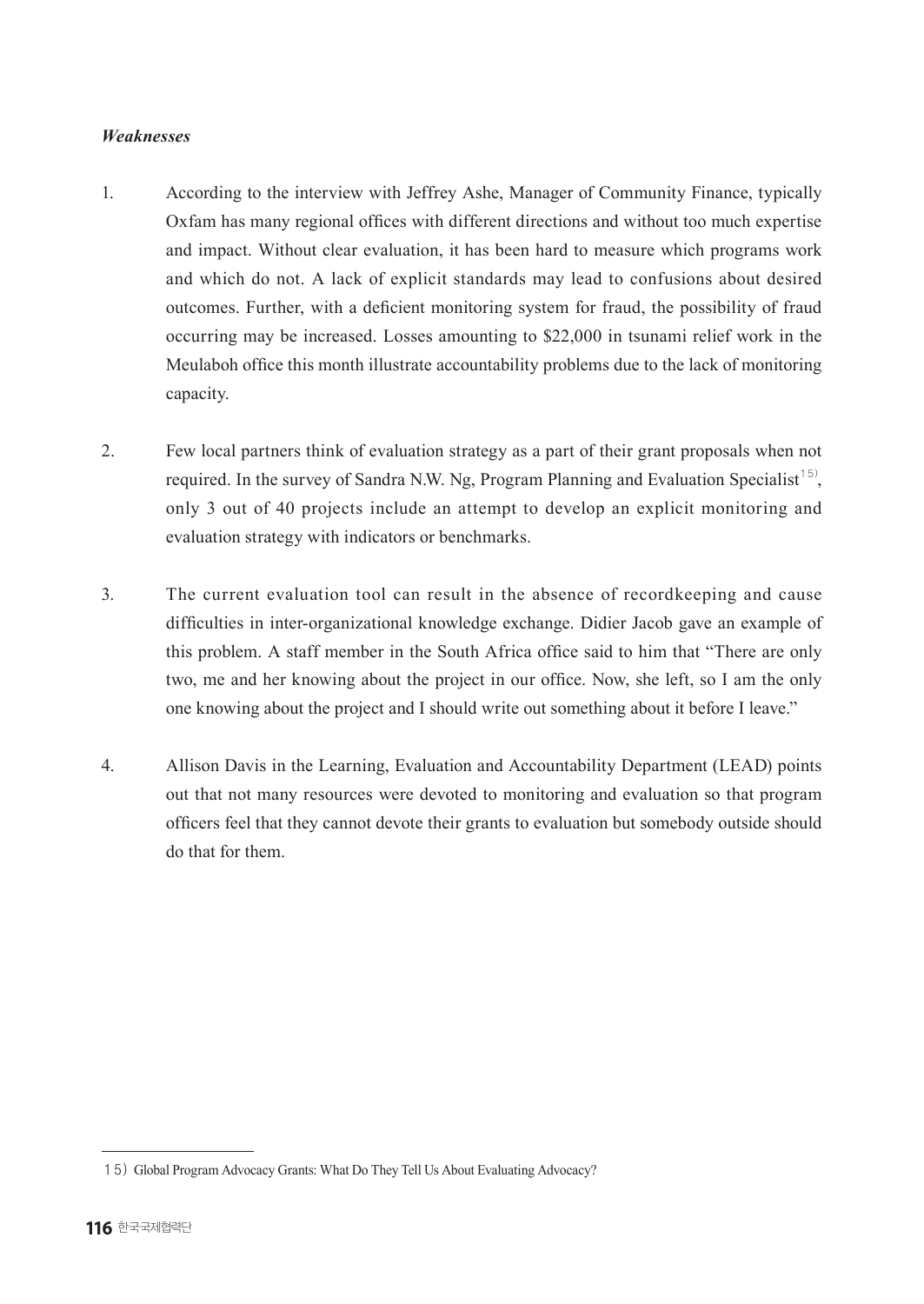#### **2. Program/Department Level**

Oxfam's evaluation is decentralized. It is useful for each program unit to map out their objectives and outcomes grounded on their own realities. A flip side of this is self-reinforcing evaluations in a silo way; too few coordinated programs cause inefficiency. For instance, the marketing group complained that they were never consulted on programming decisions, although such decisions affected their fundraising abilities<sup>16)</sup>.

The use and development of measurement tools varies from unit to unit. Tangible service delivery units, such as microfinance, have concrete evaluation tools that they have actively utilized for the improvement of their programs. However, the rest of the programs have less-developed and unclear measurement tools, according to Didier Jacob, Special Assistant to the President's Executive Office. He pinpointed that the nature of campaigns and advocacy toward policy change is hard to measure due to its intangible benefits, expensive costs, and country-level (not householdlevel) outcomes. Even though family law in Mozambique has changed, it is hard to know whether individuals benefit from it and how much Oxfam has contributed, said Jacob.

An example of program level measurement employing a logic model does exist. However, resources in the logic model are not specified, but more narrowly defined in monetary terms. In addition, their standard list of activities and outputs show that Oxfam has been more focused on two particular processes of the logic model: activities and outputs. However, the outcomes and impact have not been specified. It is also focused on quantifiable numbers; thus, this model would be hard to apply to the advocacy field.

## **3. Individual Level**

There is an annual individual performance evaluation. Individual staff members come up with their own set of objectives, and they review the criteria and accomplishments with their supervisor. Individual work plans include objectives and measures of performance which are further broken down into impact, activity, and capacity [Exhibit 1]. Reviews of individual performance affect their promotion or even firing, according to Ashe.

As Vinod Parmeshwar, Community Finance Specialist, said, there is a lack of learning and growth opportunities for staff. Staff members with bachelor' degrees might find training opportunities such as language or job training classes useful. However, for highly professional staff, they can easily learn their duties and may not have much intellectual stimulation after a couple months. That is why there is a high staff turnover, especially for those with advanced academic degrees. Another problem is that Oxfam is flat and does not have many higher professional levels of

<sup>16)</sup> Reynold Levy & Daniella Ballou (2002). Oxfam America in 2002, Harvard Business Publishing.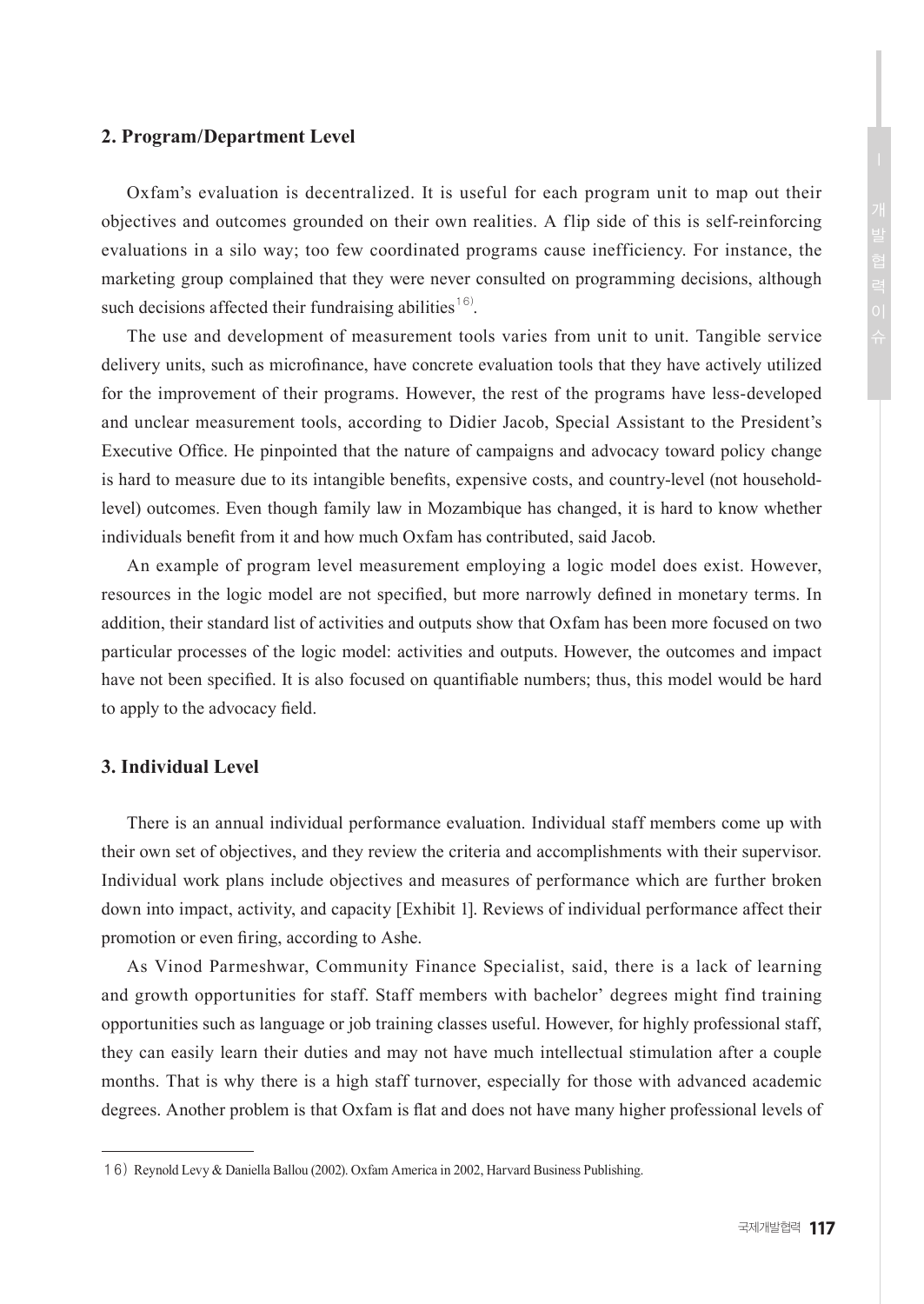responsibilities. Yet, it is not small enough for staff to work in other department without specialties.

Staff members feel good about their missions. However, they do not have comprehensive knowledge of performance measurement as an organization. They are not aware of what criteria other departments use and how these are related to each other.

## **4. Organizational Level**

Traditionally, performance measurement is anecdotal, not systematic, self-serving and not often used; evaluation was isolated with planning and budgeting processes. Across the organization, there are few peer group reviews of program achievement<sup>17</sup>. Jacob describes the situation: "Oxfam has imperfect measurement but only enough to raise funds." Many strategic and business planning documents are more like a laundry list of what Oxfam wishes to do.

Six months ago, with the new leadership of Senior Vice President John Ambler, the new LEAD unit of six members was created. This is a reflection of the Board's concern that Oxfam is doing a lot of things but has not been effective or has concrete criteria of measurable impact. The LEAD unit is now preparing a new Annual Participatory Planning and Learning Exercise (APPLE). APPLE is an annual agency-wide program review to develop program effectiveness, programpriority driven planning and budgeting, and high standards of internal accountability. Celeste Bettencourt, Outreach Program Assistant, states that recently there has been a lot of talk going on about evaluation because of the upcoming organization-wide workshop.

Oxfam's stakeholder survey is carried out rarely to listen to stakeholders' views and concerns. The Annual Report is another tool for reporting to donors and supporters their activities and financial performance.

A major weakness at the organizational level is that evaluation is not conducted at the macroorganizational level under unified guidelines. In order words, the organization evaluates the outcome of each program, but does not systematically think about whether a particular program is necessary, and if it is, why, according to Davis.

Another shortcoming is that learning from individuals or each program unit has not been fed back into organizational learning and decision making. Data and reports are sitting on the shelves and not commented on by others. Consequently, decision making is not based on performance measurement or data, so it discourages evaluation-oriented people and programs. It is also noted that external consultation does not exist.

## RECOMMENDATIONS

Recommendations can be made based on three frameworks.

**<sup>118</sup>** 한국국제협력단 17) Last year, for the first time, two main departments evaluate each other through the process.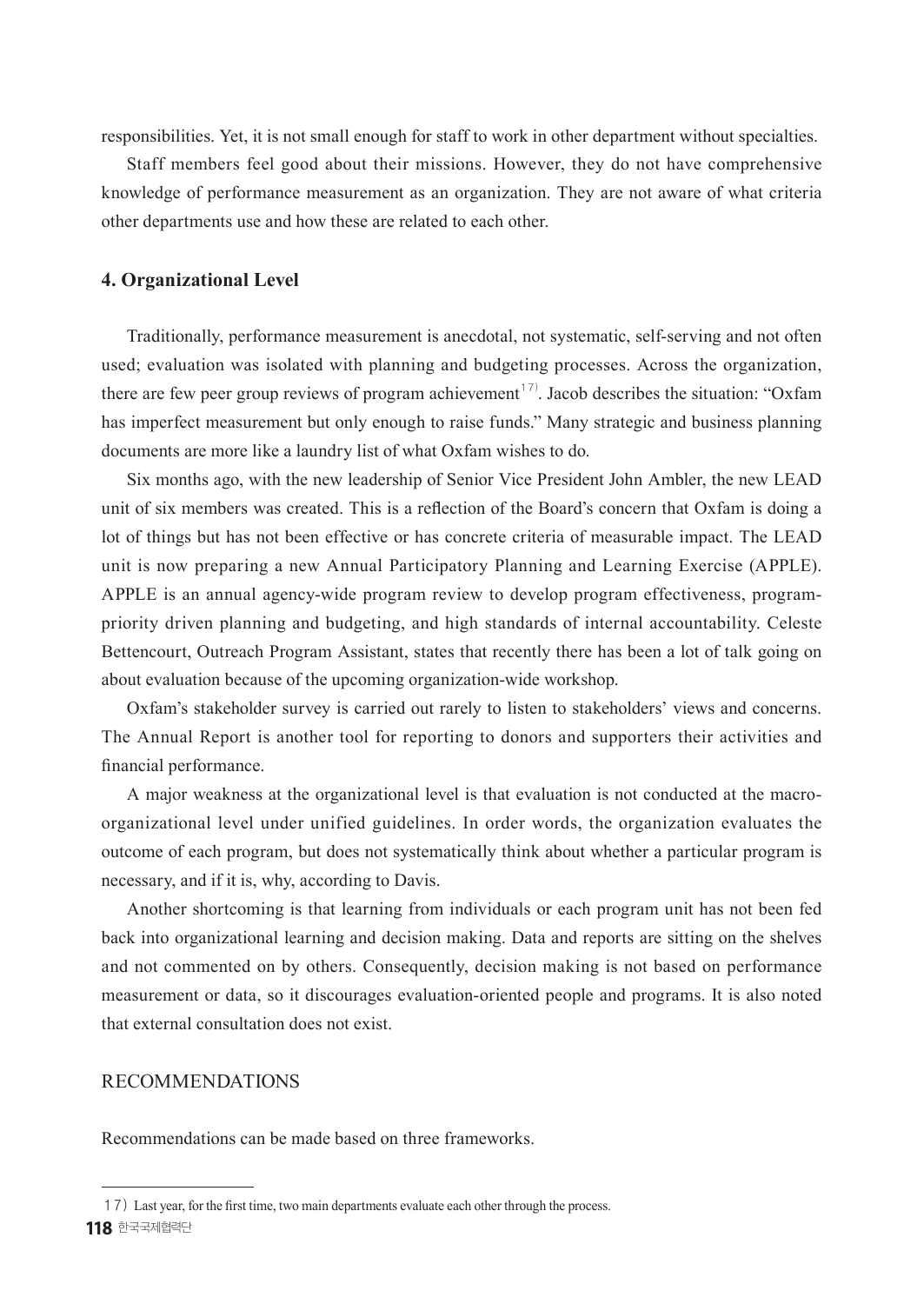- (1) The integrated Mission, Support, Capacity (MSC) and Public Value Scorecard (PVS) frameworks
- (2) A logic model as applied to an advocacy program
- (3) The Oxfam-specific framework

# **1. Integrated MSC and PVS Frameworks**

First of all, Oxfam can pursue an alignment among its organization-wide mission, support, and capacity Venn diagram. Through the framework, which of these three key attributes are strong or weak can be determined<sup>18)</sup>. This will further help Oxfam determine which of these areas needs additional entrepreneurial experience to move them into the middle. Considering that Oxfam does not have any organizational level measurement, it will find the MSC framework particularly useful. MSC will enable organization-wide priority setting mechanisms. Oxfam can reorient its expertise and support into selected issues and geographical focuses deemed to be of major significance to the alleviation of poverty and the pursuit of justice. MSC will also help each unit to coordinate their individual tools to maximize the organization's mission. The following table is an example of the MSC framework.

|           | MISSION/PUBLIC VALUE CREATION                                                                                      |
|-----------|--------------------------------------------------------------------------------------------------------------------|
| Strengths | · Mission/Vision                                                                                                   |
|           | - Public value creation by eliminating root causes of poverty and social injustice                                 |
|           | - Rights-based approach                                                                                            |
|           | - Capacity-building approach                                                                                       |
|           | · Strategic goals: Shift to a clear focus on campaigning and learning organization                                 |
|           | · Links among goals, activities, outputs and outcomes: Oxfam International's five human                            |
|           | rights (goals) <sup>19)</sup> corresponding to Oxfam America's program and geographical clusters <sup>20)</sup>    |
|           | Weaknesses • Loose link between objectives and activities                                                          |
|           | - Having too abstract, big and ambitious objectives, such as poverty eradication, and equity,                      |
|           | which do not coherently relate to specific activities (e.g., Why is the Fair Trade Coffee                          |
|           | campaign specifically chosen to address the right to a sustainable livelihood?).                                   |
|           | - Following Oxfam International (OI)'s aims and operating as part of the OI confederation.                         |
|           | However, not always in agreement with other affiliates on strategy or tactics regarding U.S.<br>government policy. |
|           | • Loose link between objectives and impact: No apparent linkages between advocacy                                  |
|           | objectives in DC and the realities and impact on the regions                                                       |

<sup>18)</sup> Robert Kaplan & Dutch Leonard. (2005). *Aligning Mission, Support, and Capacity in Public Sector Programmes,* Harvard University.

20) Program Strategy 2004-2006

<sup>19)</sup> The right to a sustainable livelihood, the right to basic social services, the right to life and security, the right to be heard, and the right to an identity.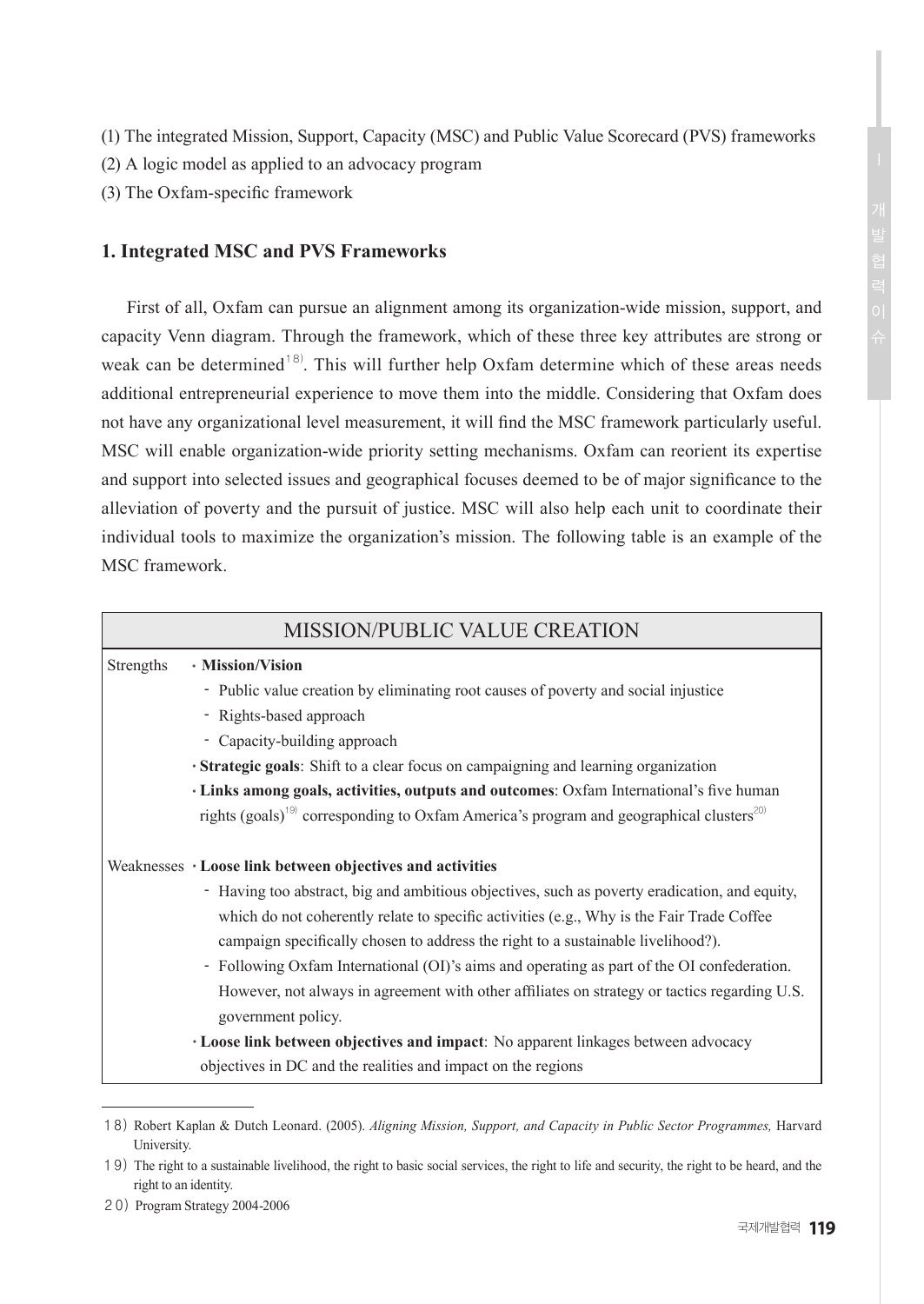| SUPPORT/AUTHORIZATION |                                                                                                                                             |  |  |  |  |  |
|-----------------------|---------------------------------------------------------------------------------------------------------------------------------------------|--|--|--|--|--|
| <b>Strengths</b>      |                                                                                                                                             |  |  |  |  |  |
|                       | Constituency • Funders: Oxfam's ability to build a large, loyal, and primarily unrestricted donor base<br>(270,000)                         |  |  |  |  |  |
|                       | • Volunteers: 100 volunteers and interns in Boston and Washington, DC offices,<br>accounting for 10,000 hours of volunteer work             |  |  |  |  |  |
|                       | · General public: Building a grassroots base of public support such as eActivists and<br>student leaders                                    |  |  |  |  |  |
| Visibility            | • Visibility with the general public: Known as an innovative international development<br>organization                                      |  |  |  |  |  |
|                       | <b>· Reputation with media:</b> Coverage in liberal and elite publications such as the New                                                  |  |  |  |  |  |
|                       | York Times, Wall Street Journal, NPR and the Washington Post                                                                                |  |  |  |  |  |
| Credibility           | • Credibility with civil society actors: Collaborating with major $NGOs^{21}$ in support of<br>issue campaigns and a rights-based approach. |  |  |  |  |  |
|                       | · Morality: Gaining trust in developing countries since OA has decided not to take                                                          |  |  |  |  |  |
|                       | government funding to maintain its independence both in reality and perception <sup>22)</sup> .                                             |  |  |  |  |  |
| <b>Weaknesses</b>     | · Relationship with government regulators: Reluctance of the U.S. government to<br>adopt Oxfam's rights-based approach.                     |  |  |  |  |  |
|                       | • Visibility: Small brand awareness with only 24% name recognition <sup>23)</sup>                                                           |  |  |  |  |  |
|                       | · Relationship with mission: Growth in support not specifically for policy advocacy but                                                     |  |  |  |  |  |
|                       | for humanitarian emergencies                                                                                                                |  |  |  |  |  |
|                       | • Constituency: Need to address the unique attributes of the US audience                                                                    |  |  |  |  |  |

<sup>21)</sup> CARE, Save the Children, MSF/Doctors Without Borders, World Vision and Plan International

<sup>22)</sup> Reynold Levy & Daniella Ballou (2002). *Oxfam America in 2002*, Harvard Business Publishing.

<sup>23)</sup>  Source: Oxfam America, Brand Recognition: Planned Parenthood - 96%, NOW - 86%, Greenpeace - 84%, Amnesty International - 76%, Sierra Club - 72%, Oxfam - 24%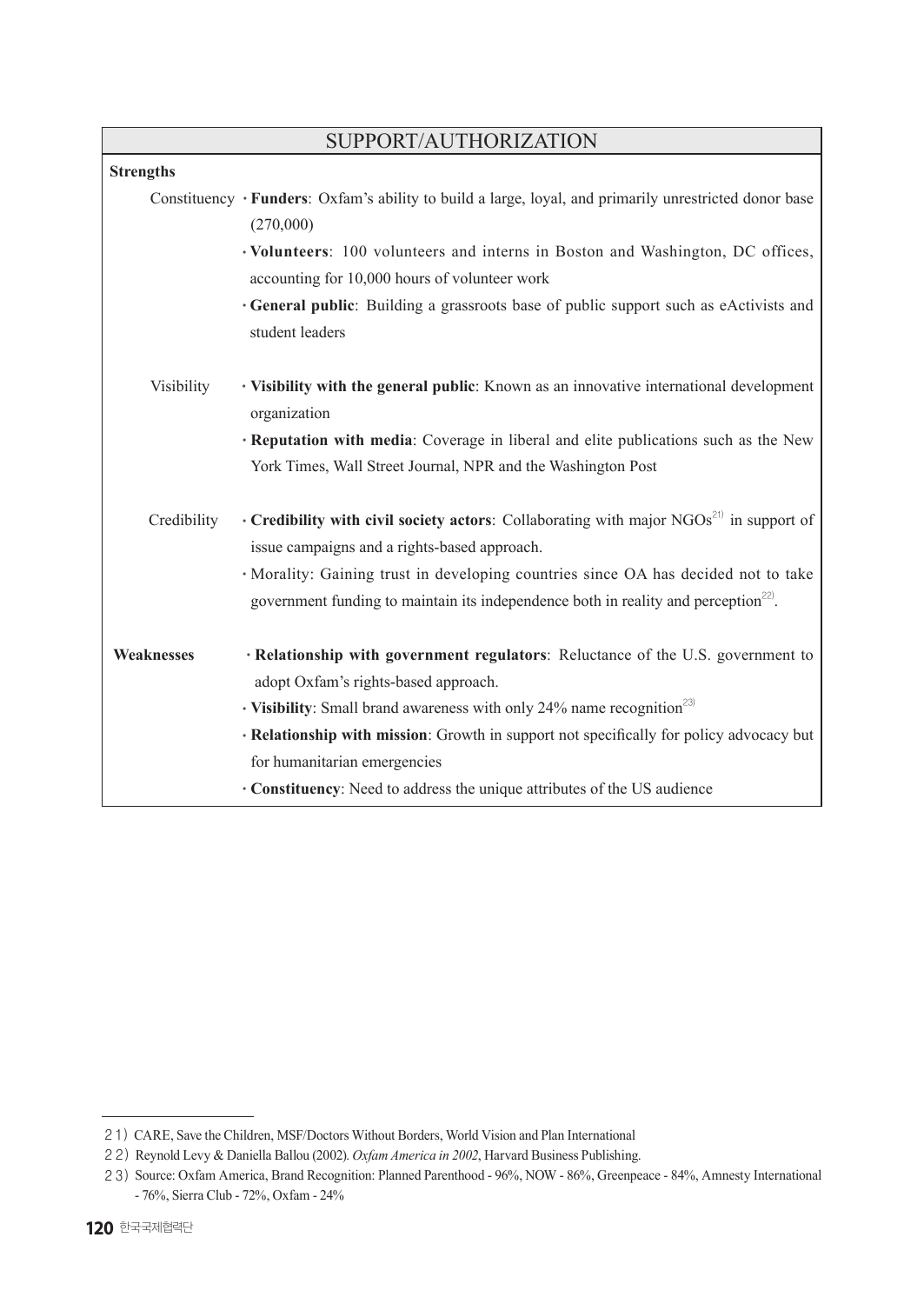| <b>CAPACITY</b>   |                                                                                                          |  |  |  |  |
|-------------------|----------------------------------------------------------------------------------------------------------|--|--|--|--|
| <b>Strengths</b>  | · Organization outputs: Changes in 1) people's well-being, 2) institutions and policies                  |  |  |  |  |
|                   | and 3) beliefs and values                                                                                |  |  |  |  |
|                   | · Organizational learning and innovation: Recent management driving toward a                             |  |  |  |  |
|                   | learning organization                                                                                    |  |  |  |  |
|                   | · Partners' morale, capacity, and development                                                            |  |  |  |  |
|                   | - Strong cross-affiliates with the 12-member Oxfam confederation and strong presence                     |  |  |  |  |
|                   | of Oxfam Great Britain                                                                                   |  |  |  |  |
|                   | - A large number of local partners                                                                       |  |  |  |  |
| <b>Weaknesses</b> | · Productivity and effectiveness                                                                         |  |  |  |  |
|                   | - Lack of expertise in many geographical or thematic areas to create development                         |  |  |  |  |
|                   | program packages                                                                                         |  |  |  |  |
|                   | - Ad-hoc cross-functional collaboration                                                                  |  |  |  |  |
|                   | - Time-consuming demographical participatory ethos                                                       |  |  |  |  |
|                   | $\cdot$ "60s style street activism" discouraging group's greater professional orientation <sup>24)</sup> |  |  |  |  |
|                   | · Staff development and capacity: Difficult to build a skill base at OA                                  |  |  |  |  |
|                   | - Passion for the mission and generalist perspectives had historically been valued more                  |  |  |  |  |
|                   | than professional and specialist skills <sup>25)</sup>                                                   |  |  |  |  |
|                   | - Understaffed DC office to conduct research and media communication capacity to                         |  |  |  |  |
|                   | serve their growing advocacy agenda <sup>26)</sup>                                                       |  |  |  |  |
|                   | · Technical development                                                                                  |  |  |  |  |
|                   | - Outdated gift database and separate database across the organization                                   |  |  |  |  |
|                   | - Not taking advantage of advanced market research in the U.S.                                           |  |  |  |  |

<sup>24)</sup> Reynold Levy & Daniella Ballou (2002). *Oxfam America in 2002*, Harvard Business Publishing.

<sup>25)</sup> Reynold Levy & Daniella Ballou (2002). *Oxfam America in 2002*, Harvard Business Publishing.

<sup>26)</sup> Reynold Levy & Daniella Ballou (2002). *Oxfam America in 2002*, Harvard Business Publishing.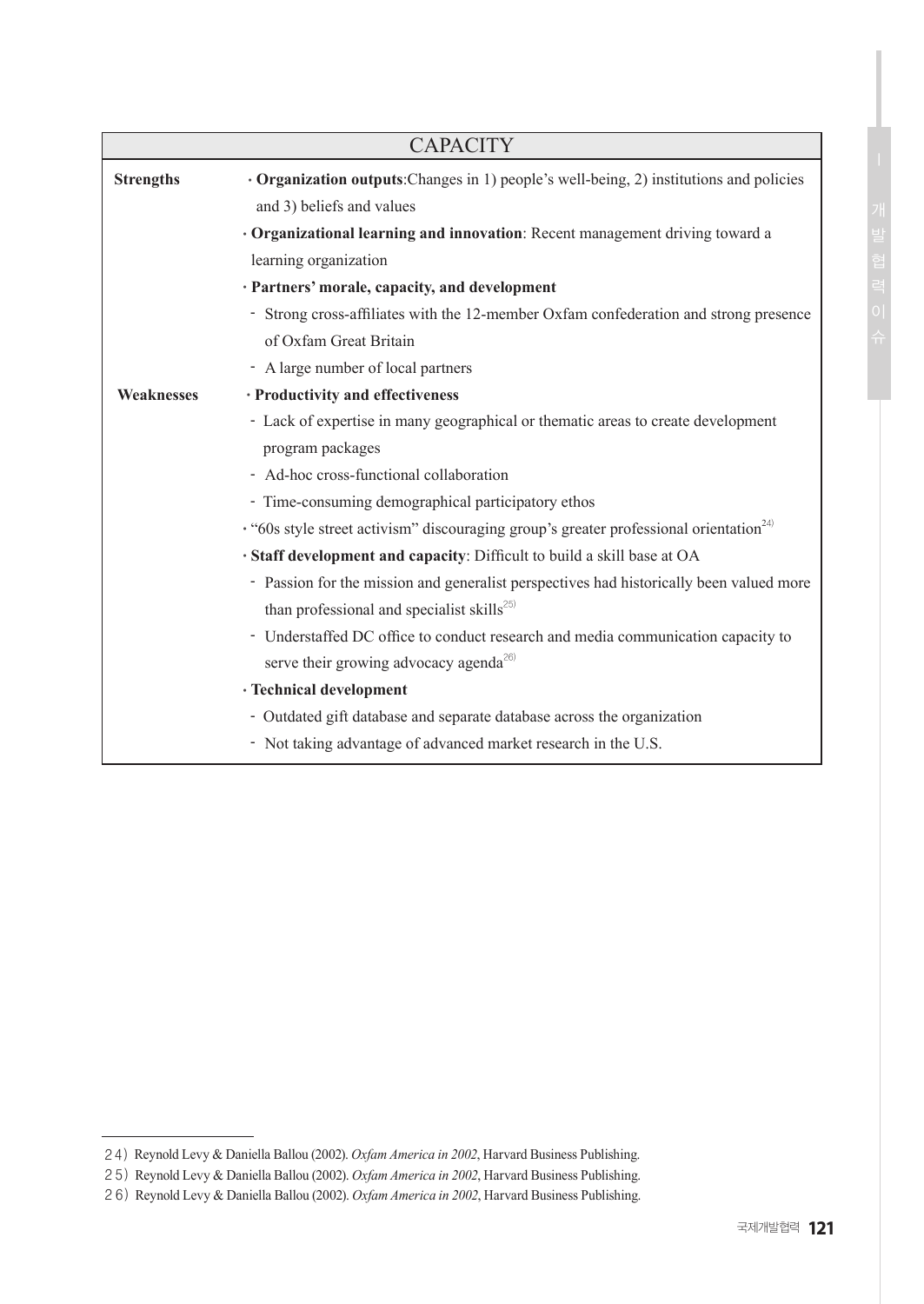Based on an assessment at the agency-wide level, it is found that Oxfam's mission has considerable social value and that their constituency and allies generate substantial support for their programs. However, their human and technical capacity to deliver wide-range ambitious programs is inadequate. Therefore, Oxfam falls in region B in the MSC Venn Diagram, and needs to move itself into region A.



<Mission-Support-Capacity Venn Diagram>

# **2. Logic Model as Applied to a Policy Advocacy Program**

Throughout the interview, it is found that the nature of advocacy and campaigning work is not easy to measure, and thus Oxfam lacks adequate performance measurement tools in this area. A sample logic model for the policy advocacy program is provided below.

| Resource/Input      | Activities          | Outputs                | Outcomes           | Impact           |
|---------------------|---------------------|------------------------|--------------------|------------------|
| · Situational or    | • Research          | Quality and quantity   | • Policy changed   | • Long-term      |
| power analysis      | • Media             | • of grants funding    | and relative law   | sustainable      |
| context-specific    | • Popular           | activities carried by  | passed             | change           |
| to its target       | Mobilization        | partners               | • How does the     | Change in power  |
| population, issues  | • Lobbying          | • of research reports  | change affect      | relations        |
| and regions         | • Alliance-building | and policy briefs      | individual         | • Ripple effects |
| • Data              |                     | related to the objects | behavior, attitude |                  |
| · Grant-making      |                     | · of media stories     | and value?         |                  |
| · Identify partners |                     | related to the         | • Who are the      |                  |
| · Negotiate grants  |                     | objective              | beneficiaries?     |                  |
| · Administer grants |                     | · of new activists.    |                    |                  |
| • Review reports    |                     | supporters and the     |                    |                  |
|                     |                     | people's degree of     |                    |                  |
|                     |                     | awareness              |                    |                  |
|                     |                     | · of face-to-face      |                    |                  |
|                     |                     | meetings with          |                    |                  |
|                     |                     | advocacy targets       |                    |                  |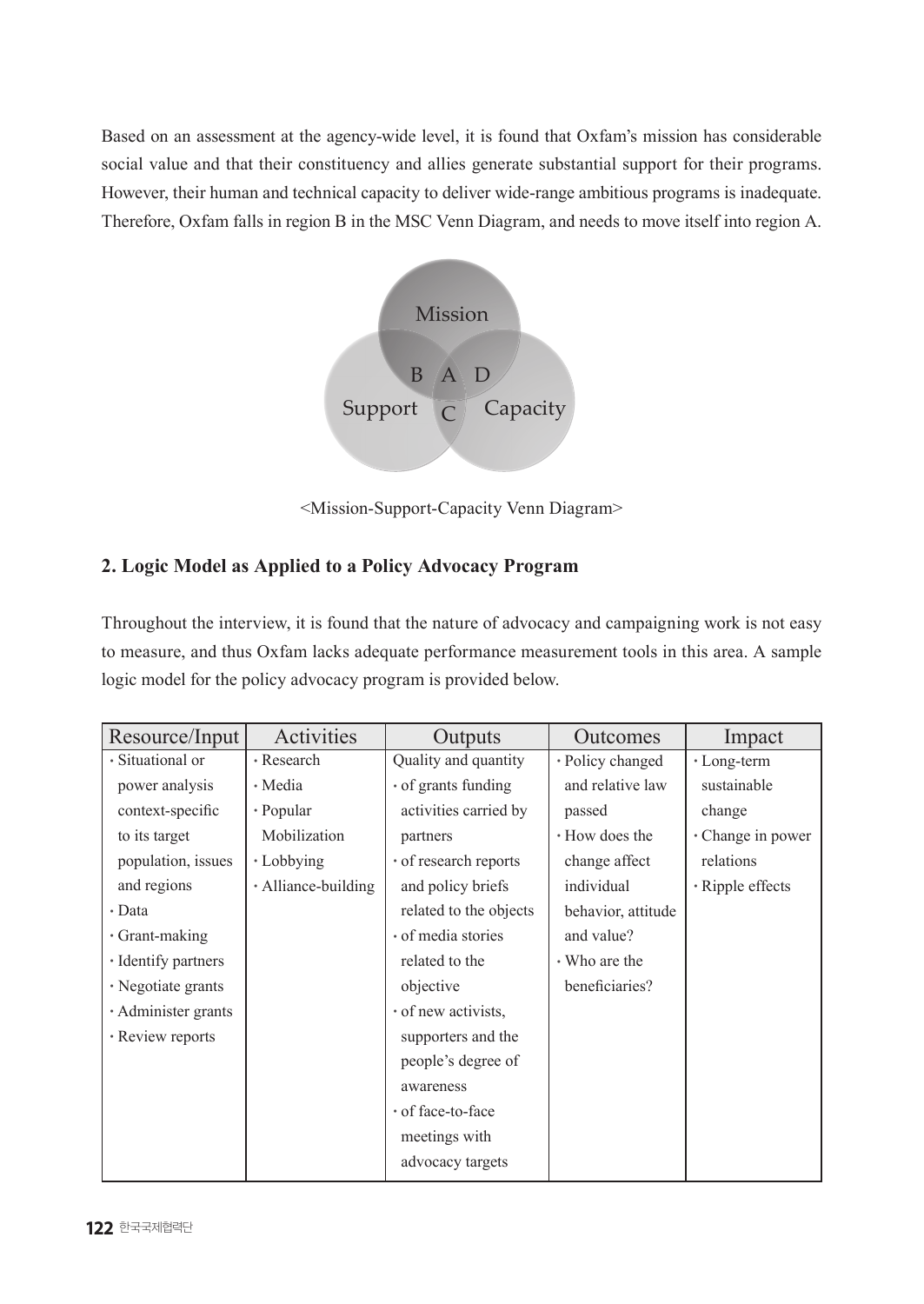It should be noted that attainment of organizational goals is difficult to measure in the case of policy advocacy or empowerment<sup>27)</sup>. For an organization whose goals are more process-oriented (such as justice and equity), goal-oriented measurement may not adequately capture all the values they produce. In this case, more process-oriented measurement can be employed.

To measure outcomes, Oxfam can utilize mixed methods of quantitative and qualitative surveys. A focus group or interview with multiple stakeholders and experts may be additionally held. They can also quantify qualitative data by averaging peoples' responses. Representative sampling will increase internal and external validity.

Considering impact measurement, Oxfam can use indirect methods of measurement for their public value creation. For instance, Oxfam can assess its ability to bring resources together from the extensive public support for Oxfam's fight for rights. They can also measure the ripple effects of their influence in other major agencies in the same industry. A good indicator of the ripple effect is to see if other organizations in the same industry use the same language as Oxfam such as "rights-based approach"<sup>28)</sup>. At the macro level, the long-haul effect of their programs can be also demonstrated with the direction of development.

#### **3. Oxfam-Specific Framework**

#### *(1)Regional Level*

The process of creating an evaluation framework for regional programs should be participatory, to ensure downward accountability and long-run impact. However, what needs to be accomplished *(results)* should be clear. Oxfam needs to help local partners that have shared, simple, selfreplicated, and measurable goals. In order to do so, Oxfam has to provide substantial knowledge and resources devoted to evaluation. Evaluation should be a mutual learning process rather than a sanction.

#### *(2)Programs and Organization*

An interview of five members uncovered that there is a shared belief and culture at Oxfam: that "The world is so big and varied that any given strategy has to be flexible" However, having many objectives should not be confused with having various strategies. Strategies and activities should be flexible and context-specific, whereas goals and objectives should be boiled down. OA cannot

<sup>27)</sup> Alnoor Ebrahim (2005). Accountability Myopia: Losing Sight of Organizational Learning, *Nonprofit and Voluntary Sector quarterly,* vol. 34, no. 1, March 2005 56-87

<sup>28)</sup> International NGOs such as CARE, Save the Children, and World Vision adopted Oxfam's approach while USAID, Word Bank and UN are not yet practically adopted the approach.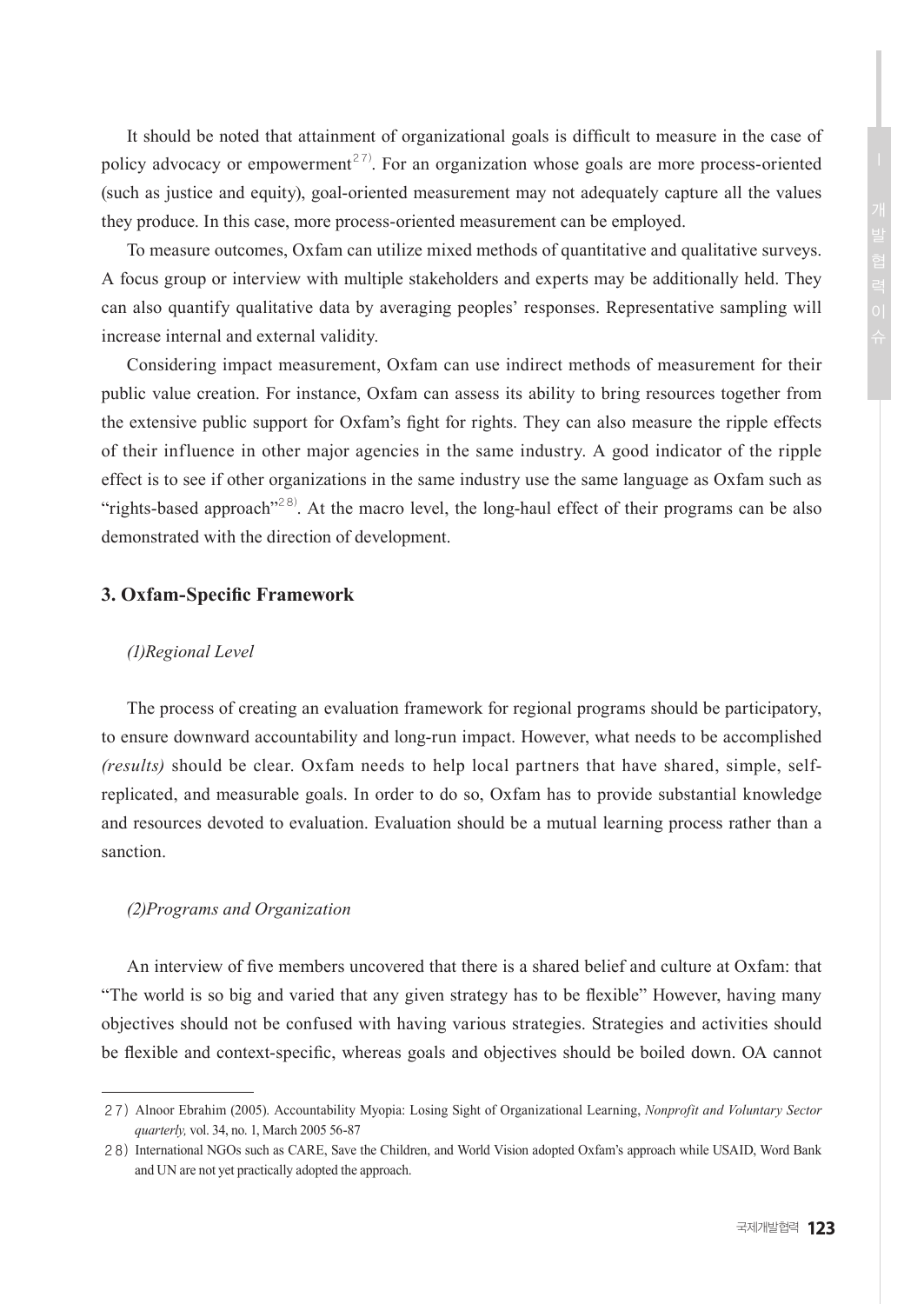address all the development and human rights issues. Therefore, they should narrow down which objectives they want to be focused on and have experience in to have a significant impact.

In order to address incomplete incorporation across units, an agency-wide matrix framework should be introduced wherein Oxfam can incorporate the planning, budgeting, and evaluation processes together. Within the framework, the organization should shift from a project-oriented model focusing on activities and efficiency to a program- and performance-oriented model focusing on impacts, efficiency, and quality. Also, peer group review should be adopted extensively to improve horizontal and vertical integration across regions, teams, departments, and units.

Performance measurement can be a learning opportunity when internal management decisions are made based on performance. Externally, donor education should be developed so that key decision makers can learn with the organizations. Publishing an Annual Program Impact Report, which lays out a comprehensive overview of the performance and impact of Oxfam's programs<sup>29)</sup>, will be one of the practical ways to educate donors.

#### *(3)Individual Level*

If Oxfam identifies lessons through performance measurement, it will be able to promote staff development and reward professionalism. This will contribute to increases in the productivity and efficiency of the organization.

<sup>29)</sup> Oxfam Britain published the Program Impact Report.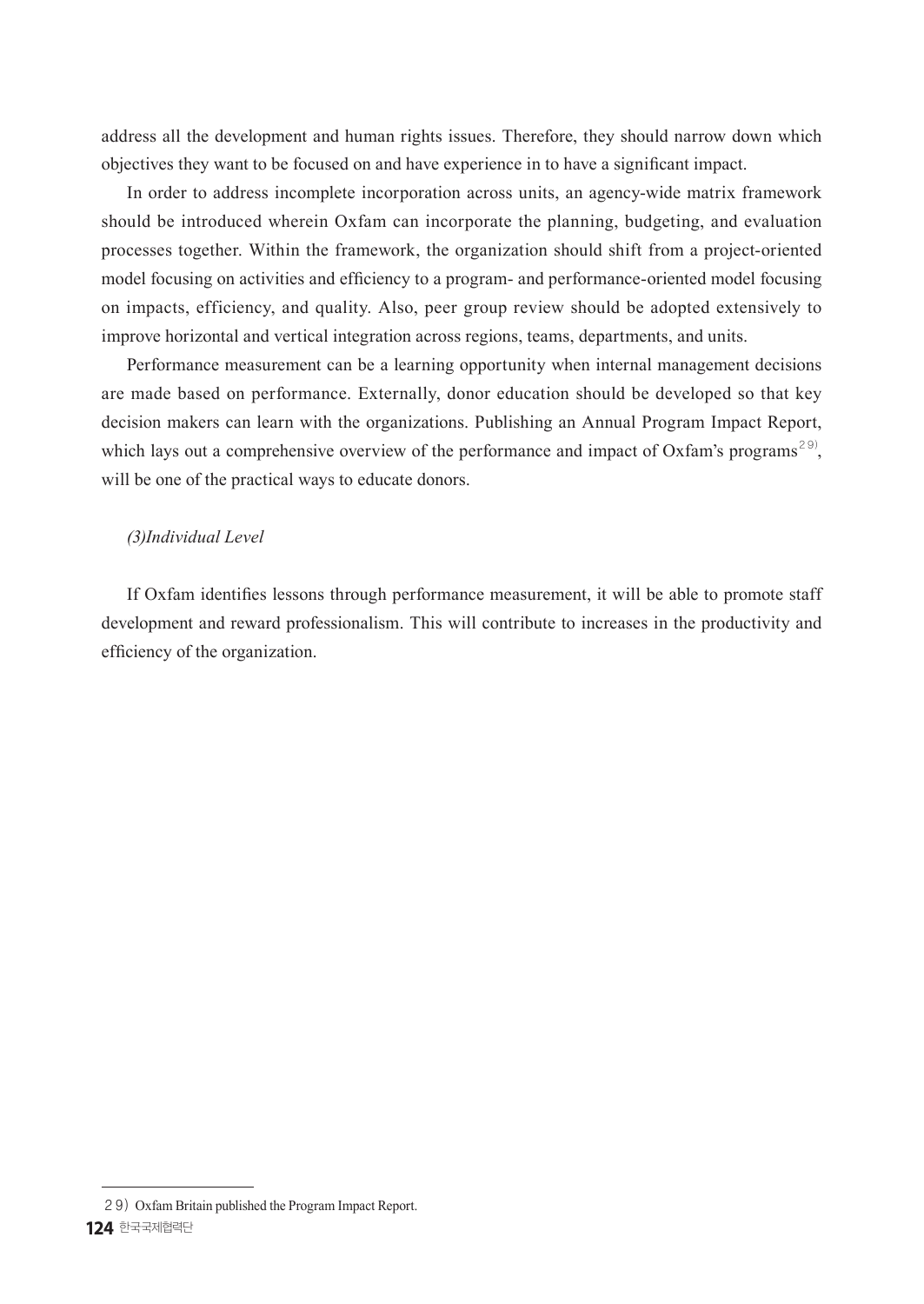| Performance          | <b>Measures of performance</b> |                                                  |                            |
|----------------------|--------------------------------|--------------------------------------------------|----------------------------|
| <b>Objectives</b>    | Impact                         | <b>Activity</b>                                  | Capacity                   |
|                      | What will you                  | How will you achieve it?                         | What skills or             |
|                      | achieve?                       |                                                  | resources are<br>required? |
| Objective 1          | A) Strategy and                | A1) Write update of the SfC strategy             | <b>LEAD: CF</b>            |
| A) Develop the       | specific objectives            | incorporating experience from SfC field projects | Manager                    |
| overall strategy for | will guide work of             | and projects elsewhere.                          | A) Current skills          |
| Saving for Change    | team and clarify               | A2) Complete performance objectives and          | and staff resources        |
| (SfC) and develop a  | priorities and                 | budget document for SfC for Mali, Senegal and    | adequate.                  |
| comprehensive plan   | scheduling.                    | Cambodia.                                        |                            |
| for carrying it out. |                                |                                                  |                            |
| B) Build support for | B) Informing the               | B1) Three meetings with the CF Board             | B) Current skills          |
| within the agency    | Board, ELT and                 | Committee during the year. Present SfC at the    | and staff resources        |
| at the Board, staff  | staff will build the           | June Board meeting                               | adequate                   |
| and regional office  | needed consensus               | B2) Meet with ELT when CF team visits Boston     |                            |
| levels.              | for continuing                 | and as requested.                                |                            |
|                      | to develop the                 | B3) Two "Brown bag" presentations for Boston     |                            |
|                      | Initiative.                    | staff.                                           |                            |
|                      |                                | B4) SfC page created for the Oxfam website       |                            |
|                      |                                | and updated quarterly. Quarterly performance     |                            |
|                      |                                | data and summaries circulated and posted on the  |                            |
|                      |                                | intranet.                                        |                            |
|                      |                                | B5) Visits to the South America and Horn         |                            |
|                      |                                | Regional Offices to assess current projects and  |                            |
|                      |                                | present SfC.                                     |                            |
| C) Mobilize the      | C) Adequate funding            | C1) Develop SfC package for potential            | C) Contract                |
| necessary funding    | will enable SfC to             | donors and foundations incorporating periodic    | consultant (s)             |
| to implement the     | meet its objectives.           | updates including revising the Mali video,       | to help develop            |
| agreed on plan.      |                                | commissioning the Cambodia video, preparing      | package/ materials         |
|                      |                                | a photo gallery, developing documents for        | for presentations,         |
| Linked to objective  |                                | package, preparing regular updates, etc.         | web page, follow up        |
| 1.2 in Agency        |                                | C2) Work closely with Regional directors.        | on leads, organize         |
| <b>Business Plan</b> |                                | C3) Carry out major donor/Board field trip to    | donor Board trip,          |
|                      |                                | Mali and/or Cambodia.                            | etc.                       |
|                      |                                | C4) Pursue foundation and donor contacts as      |                            |
|                      |                                | they emerge.                                     |                            |
|                      |                                | C5) Build existing relations with Stromme and    |                            |
|                      |                                | other funding sources through regular meeting    |                            |
|                      |                                | and periodic updates.                            |                            |

# [Exhibit 1] **Individual performance evaluation**